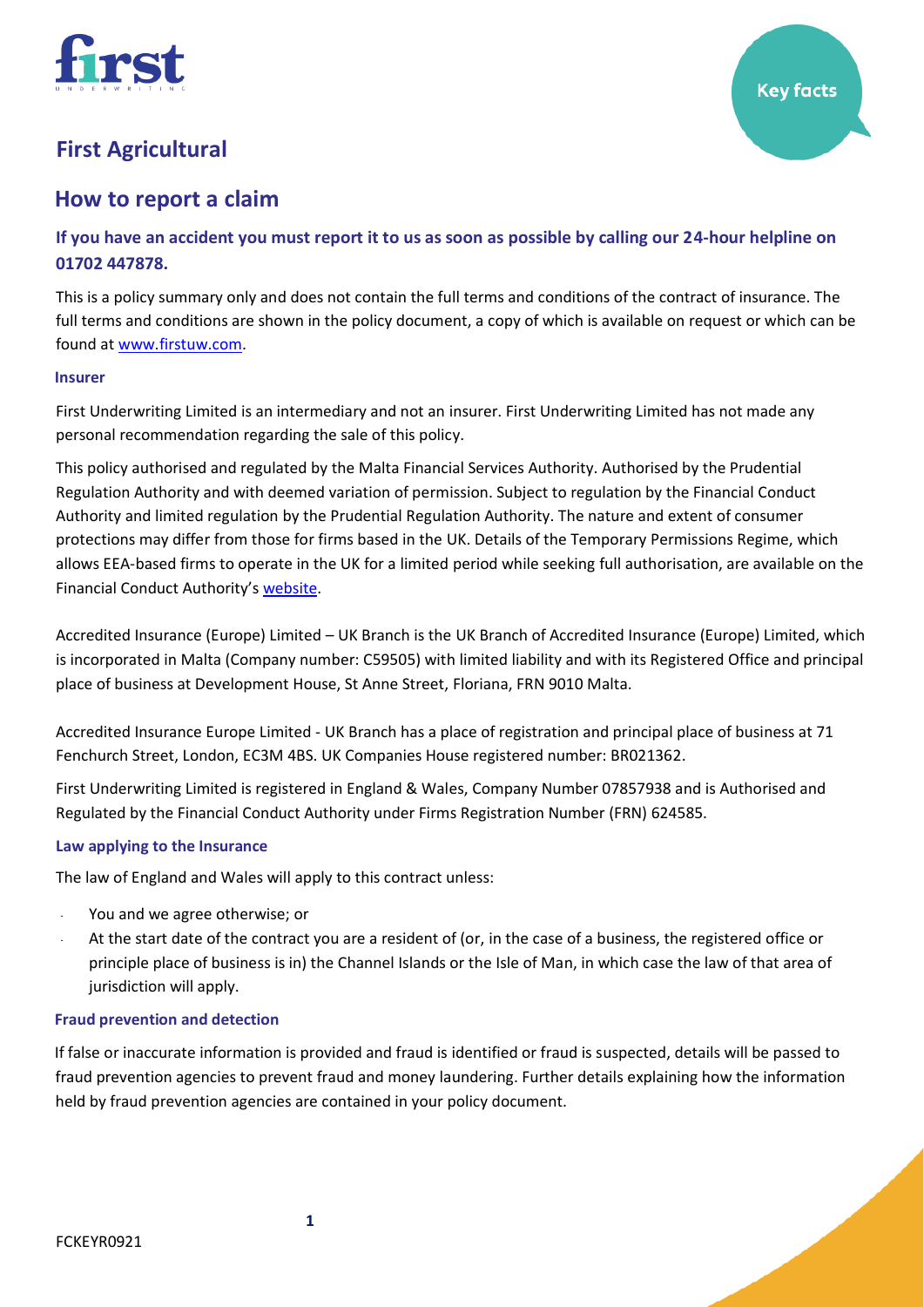

### **Disclosure of information**

You must tell us as soon as possible during the period of insurance if there is any change in circumstances or to the material facts or information previously disclosed by you to us. If you do not notify us of any such change, your insurance may not cover you fully, or at all.

**Key facts** 

# **Our complaints procedure**

We strive to provide an excellent service to all our customers but occasionally things can go wrong. We take all complaints seriously and endeavour to resolve all customers' problems promptly. If you have a question about this insurance or complaint about your broker, you should contact your broker.

If your complaint is in relation to this insurance or a claim you should contact us.

If we cannot resolve your complaint straight away we will aim to resolve your concerns as soon as possible and we will keep you informed of progress while our enquiries are continuing.

# **The Financial Ombudsman Service**

If we are unable to resolve your complaint to your satisfaction or if you remain dissatisfied following receipt of our final response letter you may be able to ask the Financial Ombudsman Service (FOS) to formally review your case. You must contact FOS within six months of our final response.

The FOS contact details are as follows:

Financial Ombudsman Service Exchange Tower, London E14 9SR

You can telephone for free on:

0800 023 4567 for people phoning from a "fixed line" (for example a landline at home) or

0300 123 9123 for mobile-phone users who pay a monthly charge for calls to numbers starting 01 or 02

or by e-mail[: complaint.info@financial-ombudsman.org.uk](mailto:complaint.info@financial-ombudsman.org.uk)

This is a free and impartial service and you are entitled to contact the FOS at any stage of your complaint.

If you are unsure whether FOS will consider your complaint or for more information please contact the ombudsman directly, or visit [http://www.financialombudsman.org.uk/.](http://www.financialombudsman.org.uk/)

### **Office of the Arbiter for Financial Services**

You may also be able to refer your complaint to:

Office of the Arbiter for Financial Services, Malta Financial Services Authority, Triq l-Imdina, Zone 1, Central Business District, Birkirkara, CBD 1010, Malta, telephone (+356) 212 49245 if you are not satisfied with our final response or we have not responded within fifteen (15) working days. You will have to pay EUR 25.00 at the time of making your complaint to the Arbiter to use this service.

About the Office of the Arbiter for Financial Services

The Office of the Arbiter for Financial Services considers that a "complaint" refers to a statement of dissatisfaction addressed to an insurance undertaking by a person relating to the insurance contract or the service he/she has been provided with. The terms "person" does not

**2**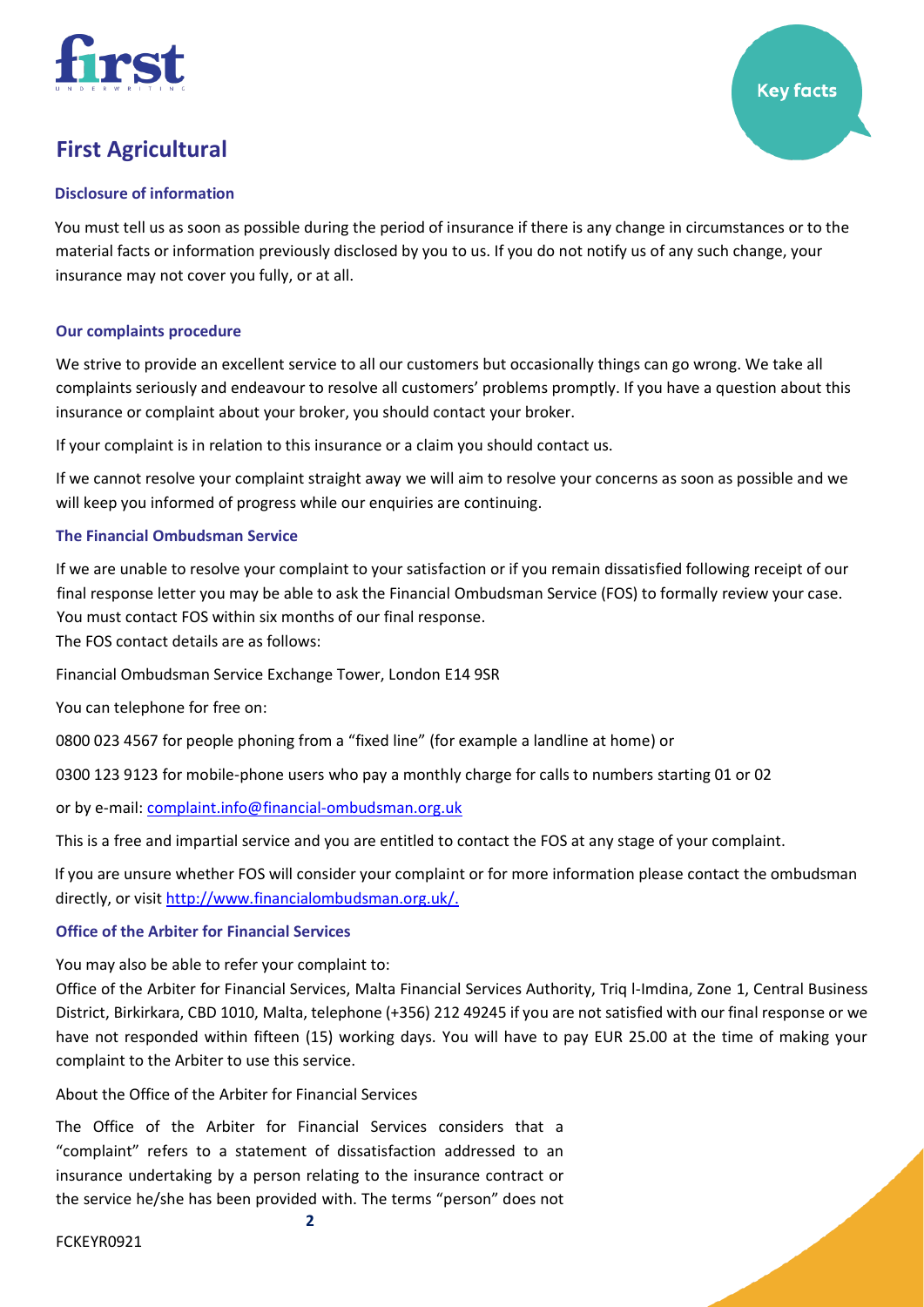

specify that this is limited to individuals and therefore any policyholder, insured person, beneficiary and injured third party (irrespective of the country of residence or where the risk in situated) is eligible to make a complaint. For more information on the Office of the Arbiter for Financial Services and its complaints process, please visit www.financialarbiter.org.mt.

# **Financial Services Compensation Scheme**

We are covered by the Financial Services Compensation Scheme (FSCS) which means that you may be entitled to compensation if we are unable to meet our obligations to you. Further information is available on [www.fscs.org.uk](http://www.fscs.org.uk/)  or by contacting the FSCS directly on 0800 678 1100.

### **Cancellation**

You may cancel the policy during the period of insurance in writing via the entity that effected this insurance on your behalf. You will be entitled to a refund of the premium paid calculated on a pro-rata basis. The amount of any premium to be refunded under this condition will be reduced by all unpaid premiums or unpaid premium instalments due.

### **Type of cover and sections applying**

We offer Comprehensive, Third Party, Fire and Theft and Third Party Only cover.

The extent of cover applicable under the policy is as stated in the schedule or any relevant endorsement and determines the extent of cover that applies.

The table below summarises the sections available with each cover choice.

| <b>Cover</b>                                                                                            | <b>Comprehensive</b> | <b>Third Party Fire</b><br>& Theft | <b>Third Party</b><br>Only |
|---------------------------------------------------------------------------------------------------------|----------------------|------------------------------------|----------------------------|
| <b>Section 1 Liability to Third Parties</b>                                                             | <b>Yes</b>           | <b>Yes</b>                         | <b>Yes</b>                 |
| <b>Section 2: Accidental Damage,</b><br><b>Malicious Damage, Flood, Vandalism,</b><br><b>Windscreen</b> | <b>Yes</b>           | No                                 | <b>No</b>                  |
| Section 2: Fire / Theft                                                                                 | <b>Yes</b>           | <b>Yes</b>                         | <b>No</b>                  |
| <b>Section 3: Trailers</b>                                                                              | <b>Yes</b>           | <b>Yes</b>                         | Yes                        |
| <b>Section 4: Loss of keys</b>                                                                          | <b>Yes</b>           | <b>Yes</b>                         | <b>No</b>                  |
| <b>Section 5: Personal Effects</b>                                                                      | <b>Yes</b>           | No                                 | <b>No</b>                  |
| <b>Section 6: Medical Expenses</b>                                                                      | Yes                  | No                                 | <b>No</b>                  |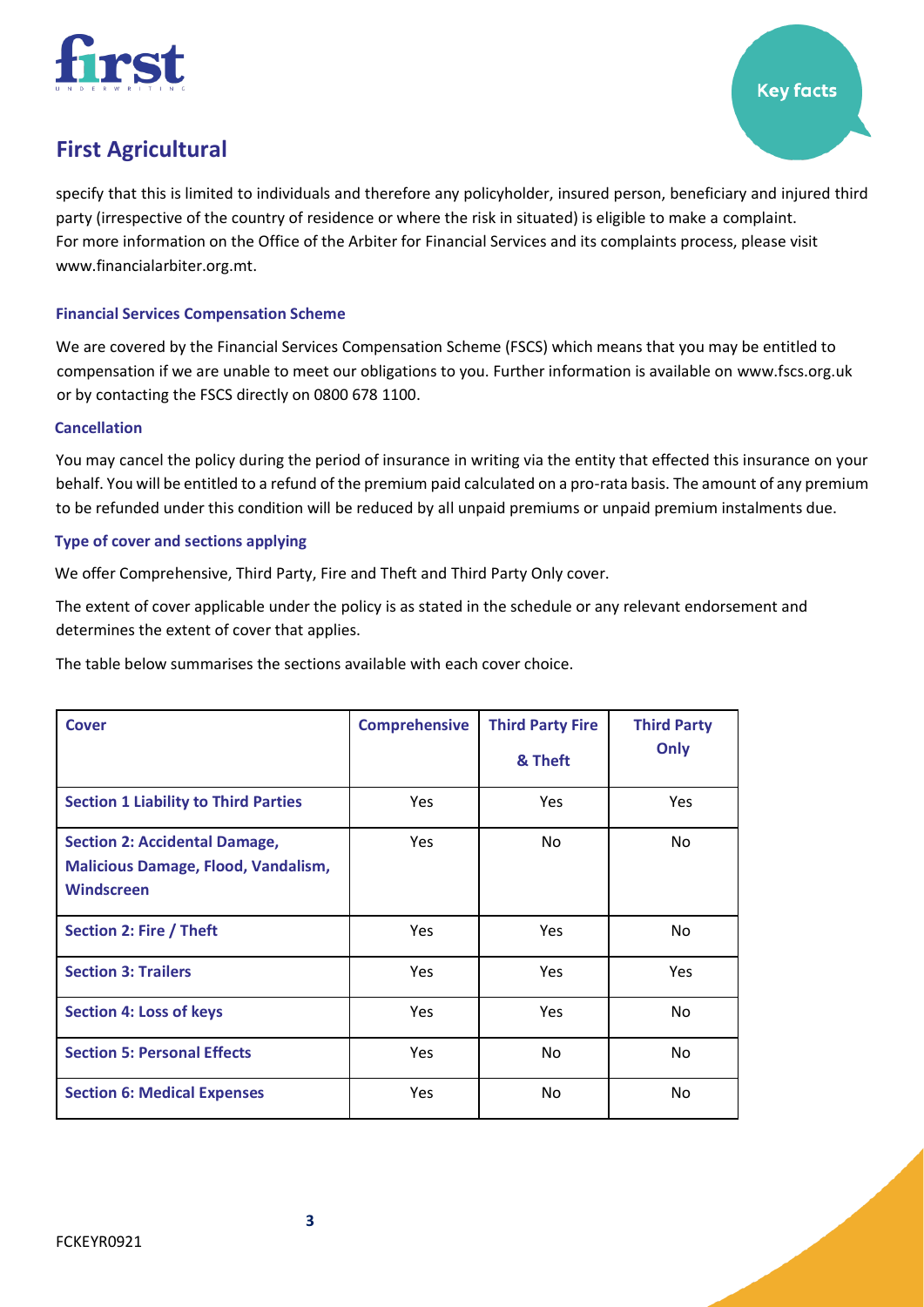

| <b>Section 7: Personal Accident</b>   | Yes | No  | No  |
|---------------------------------------|-----|-----|-----|
| <b>Section 8: Territorial Limits</b>  | Yes | Yes | Yes |
| <b>Section 9: Unauthorised Use</b>    | Yes | Yes | Yes |
| <b>Section 10: Unlicenced Drivers</b> | Yes | Yes | Yes |

# **Summary of significant features, benefits, exclusions, and limitations**

# **Section 1 - Liability to Third Parties**

We will indemnify you for Your legal liability for:

- the death of or bodily injury to any person; or
- damage to property of others

arising out of an accident caused by, or in connection with the Vehicle or the loading or unloading of the Vehicle.

For any claim involving damage to property, the most we will pay for any one claim or series of claims arising out of one incident is as follows:-

£20,000,000 in respect of a car; or

£10,000,000 in respect of all other vehicle types; or

£1,250,000 in respect of any vehicle carrying hazardous goods.

For any claim involving claimants' costs, the most We will pay for any one claim or series of claims arising out of one incident is £5,000,000.

£1,000,000 in respect of legal costs or the cost of defending any prosecution brought under the Corporate Manslaughter and Corporate Homicide Act 2007, Health and Safety at Work Act 1974, or Health and Safety at Work (Northern Ireland) Order 1978.

Contingent Liability cover is included for vehicles not owned by you whilst being used for your business or trade.

Unauthorised Movement cover is included for the movement of vehicles not owned by you to permit legitimate passage of your vehicle. Movement must be by you or one of your employees.

Indemnity to Principles is included providing cover for any legal liability to the principal as far as necessary to meet the requirements of any agreement entered into by you for the performance of work.

# **Section 2 - Loss of or damage to your vehicle**

Cover is provided for loss or damage to the vehicle and accessories up to the market value of the vehicle.

Where an excess is shown on the schedule, you will be required to pay that amount in respect of any loss or damage under this section.

**4** We will also indemnify you for damage or loss as covered by this section

FCKEYR0921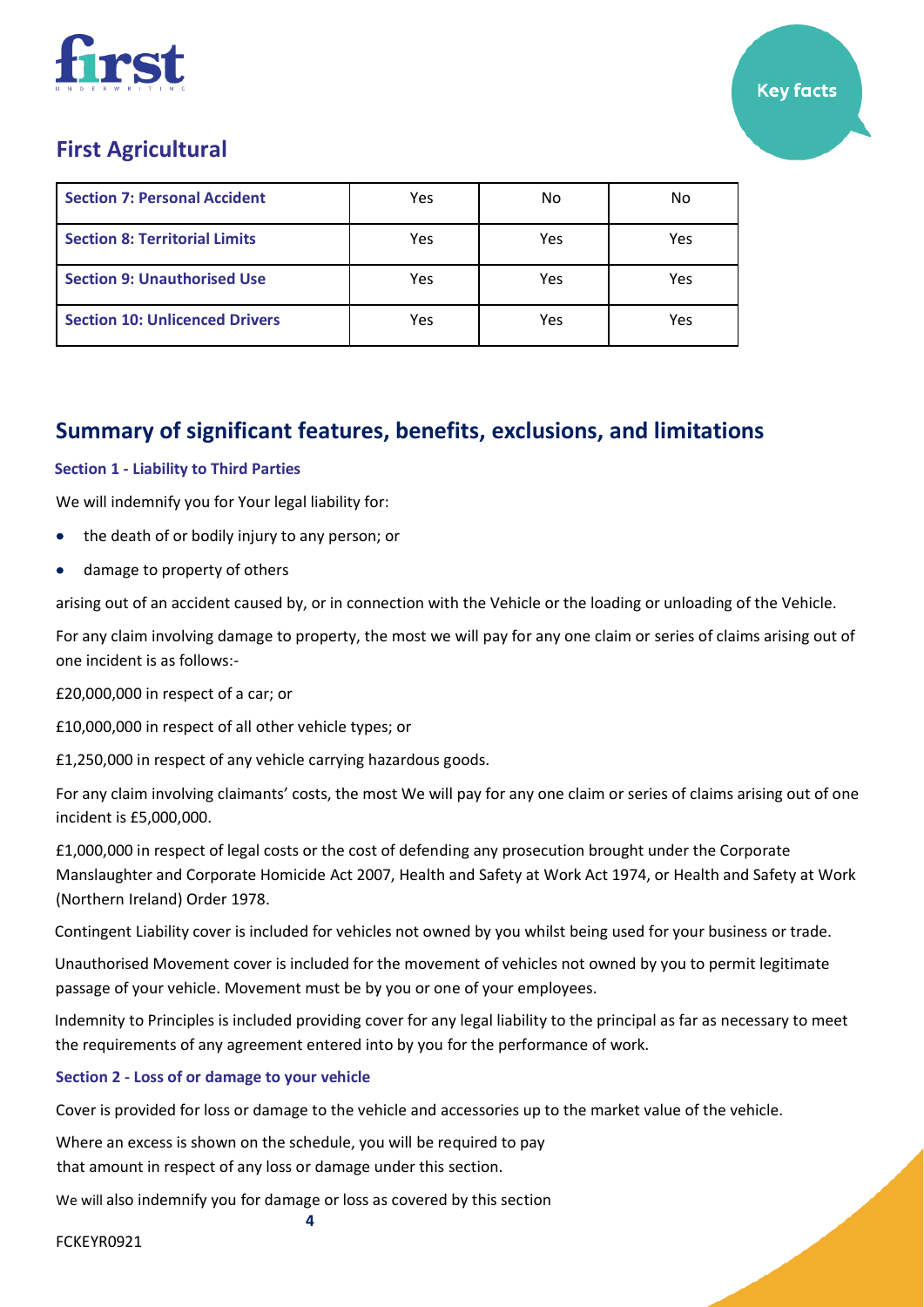

to Audio and Visual Equipment permanently fitted to your vehicle however we will not provide indemnity for more than seven hundred and fifty pounds (£750) for any audio and visual equipment that was not factory fitted.

We will also indemnify you against damage or loss of accessories including computer, GPS or satellite navigation equipment directly related to the function of your agricultural vehicle whilst in the vehicle or temporarily removed from the vehicle up to a maximum amount of £20,000. The value of this equipment must be included in the declared value of the vehicle.

Cover includes a new vehicle replacement benefit in respect of a car or commercial vehicle with a gross vehicle weight of 7.5 tonnes or less, where the vehicle is less than one year old from first registration and where any loss or damage to your insured vehicle will cost more than 50% of the manufacturer's Recommended Retail Price of the vehicle to repair.

We will not provide any cover for damage or loss to the vehicle or its contents arising from theft or attempted theft whilst the ignition keys of the vehicle have been left in or on such vehicle or the vehicle has been left unlocked.

# **Section 3 – Trailers and attachments**

In respect of unspecified trailers, the cover applicable to the vehicle also applies to the trailer whilst attached to the vehicle and Section 1 only applies whilst the trailer is detached from the vehicle. In respect of specified trailers and agricultural trailers, the cover applies as specified in the schedule whilst attached to or detached from the vehicle and not attached to any other vehicle.

### **Section 4 – Loss of keys**

We will pay up to £1,000 for the loss of keys and lock replacement. The cost of replacing any alarms or other security devices fitted to the vehicle is not covered.

# **Section 5 – Personal belongings**

We will pay up to £250 for loss or damage to personal effects. We do not provide cover for money or goods, samples, tools or equipment in connection with your business or trade.

### **Section 6 – Medical expenses**

We will pay up to £250 for medical expenses incurred by the driver or any other person travelling in or on the vehicle following injury caused by an accident in direct connection with the vehicle.

### **Section 7 – Personal accident**

We will pay £10,000 for death, the loss of any limb or the permanent loss of sight in one or both eyes if the driver of an insured vehicle is aged between 21 and 70 and is involved in an accident and within three months of that accident it is the only cause of death or injury. We will not pay any amount for death or injury arising from suicide, attempted suicide, a person not wearing a seatbelt (where they need to by law), or if a person is convicted of driving whilst under the influence of drink or drugs at the time of the accident.

### **Section 8 – Territorial limits**

The policy applies in respect of accidents occurring in Great Britain, Northern Ireland, the Isle of Man, the Channel Islands and in any other